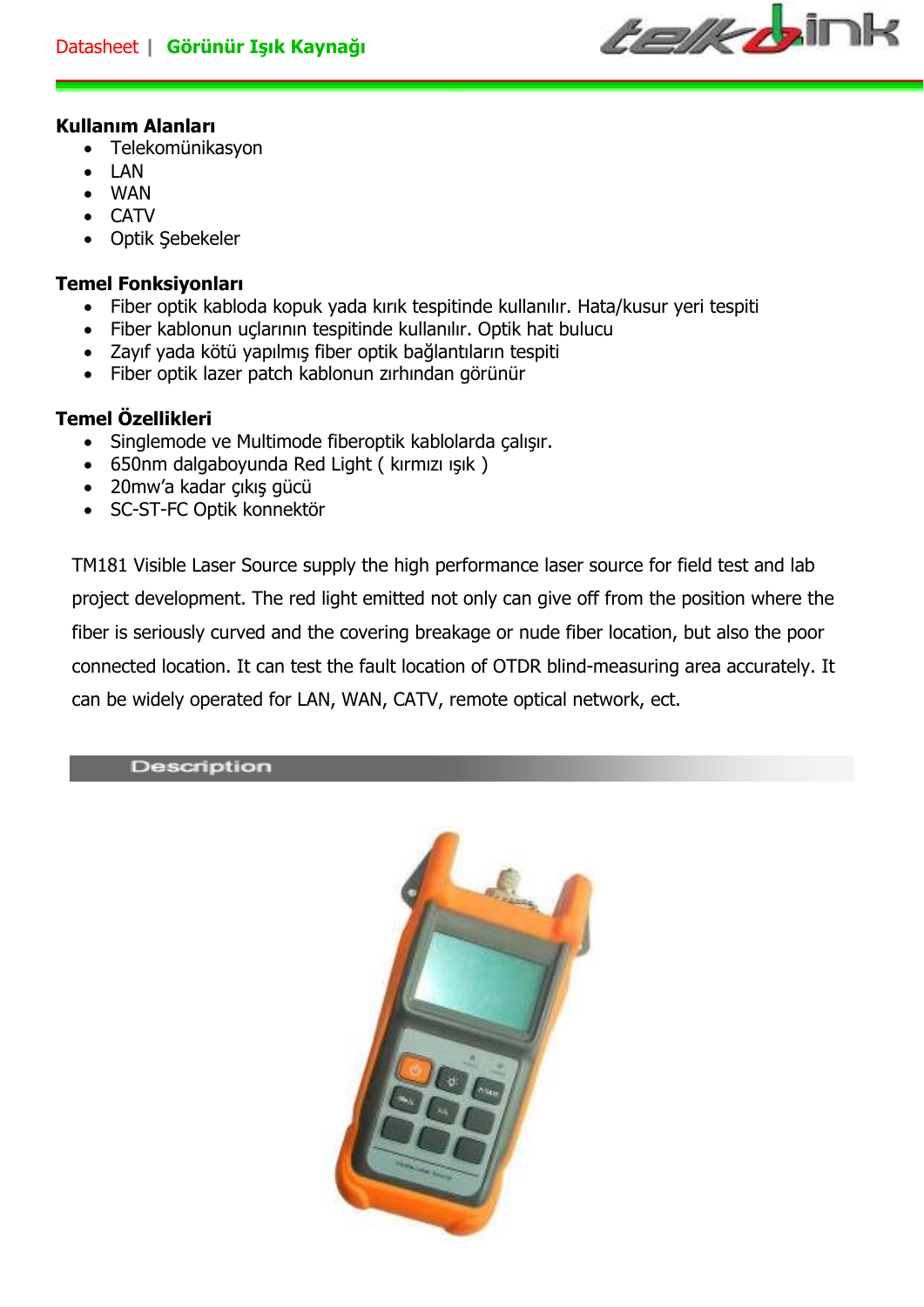## **Visible Laser Source--TM181**

TM181 Visible Laser Source supply the high performance laser source for field test and lab project development. The red light emitted not only can give off from the position where the fiber is seriously curved and the covering breakage or nude fiber location, but also the poor connected location. It can test the fault location of OTDR blind-measuring area accurately. It can be widely operated for LAN, WAN, CATV, remote optical network, ect.

#### **Main Functions**

- 1. Test the fault location of OTDR blind-measuring area
- 2. Test fiber curve & break faults
- 3. Test nude fiber location and poor connected location

## **Key Features**

- 1. FC adapter (ST, SC optional)
- 2. Be suitable for SM, MM types of fiber
- 3. Low voltage warning, automatic power off and energy-save design
- 4. Small size, simple operation
- 5.12864 LCD
- 6.USB charge
- 7.Alternative with CW and 2Hz,1Hz,Off

## **Technical Specifications**

| Emitter type                  |                                 |
|-------------------------------|---------------------------------|
| Working wavelength (nm)       | $650\pm20$                      |
| Spectral width (nm)           | ≤5                              |
| Output optical power (mW)     | $\geq 10$                       |
| Optical output mode           | Alternative with CW and 2Hz.1Hz |
| <b>General specifications</b> |                                 |
| Working temperature           | $0 \sim 40$                     |
| Sto age temperature           | -10∼+60                         |
| Weight (kg)                   | 0.2                             |
| Dimension (mm)                | $151\times93\times40$           |